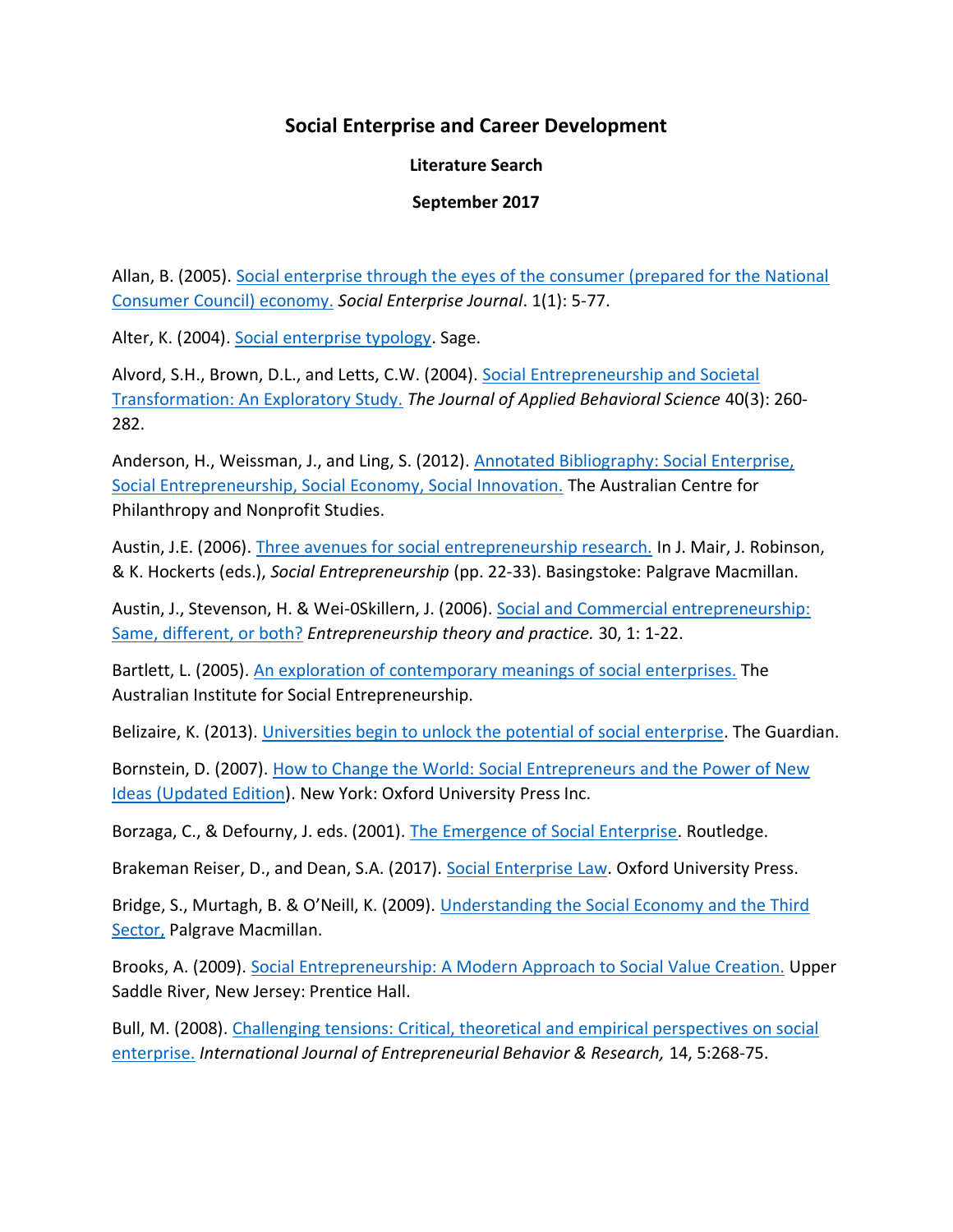Clifford, J., Markey, K., and Malpani, N. (2013). [Measuring Social Impact in Social Enterprise:](http://www.can-online.org.uk/uploads/editor/files/Invest/Measuring_Social_Impact_in_Social_Enterprise_report.pdf)  [The state of thought and practice in the UK.](http://www.can-online.org.uk/uploads/editor/files/Invest/Measuring_Social_Impact_in_Social_Enterprise_report.pdf) London, E3M.

Costello, J. (2012). [The social enterprise, more equal or more successful?](https://careergro.wordpress.com/2012/05/20/the-social-enterprise-more-equal-or-more-successful/) Social Enterprise.

Dart, R. (2004). [The legitimacy of social enterprise.](https://www.researchgate.net/publication/229968570_The_Legitimacy_of_Social_Enterprise) *Non-profit Management and Leadership*, 14, 4:411-24.

Dees, J.G. (2007). [Taking social entrepreneurship seriously.](http://connection.ebscohost.com/c/articles/23825345/taking-social-entrepreneurship-seriously) *Society,* 44, 3: 24-31.

Defourny, J. (2006). Introduction. In M. Nyssens (Ed.), Social enterprise – [At the crossroads of](https://www.scribd.com/document/278209371/M-Nyssens-Social-Enterprise)  [market, public and civil society.](https://www.scribd.com/document/278209371/M-Nyssens-Social-Enterprise) London: Routledge.

Doherty, B. (2009). [Management for Social Enterprise.](https://us.sagepub.com/en-us/nam/management-for-social-enterprise/book231926) Sage.

Drayton, W. (2006). [Everyone a changemaker: Societal entrepreneurship's ultimate goal.](https://issuu.com/ashokachangemakers/docs/everyone_a_changemaker-social_entre) *Innovations,* 1, 1: 80-96.

Edwards, R. (2009). Social Enterprise Development: Literature Review and Case Studies. The Foundation for Development Cooperation.

Farmer, J., De Cotta, T., McKinnon, K. (200[5\). Social enterprise and wellbeing in community life.](https://www.researchgate.net/publication/305092865_Social_enterprise_and_wellbeing_in_community_life)  [Social Enterprise Journal.](https://www.researchgate.net/publication/305092865_Social_enterprise_and_wellbeing_in_community_life)

Fawcett, B. & South, J. (2005). [Community involvement and primary care trusts: The case for](https://www.researchgate.net/publication/239314922_Community_involvement_and_Primary_Care_Trusts_The_case_for_social_entrepreneurship)  [social entrepreneurship.](https://www.researchgate.net/publication/239314922_Community_involvement_and_Primary_Care_Trusts_The_case_for_social_entrepreneurship) *Critical Public Health,* 15, 2: 191-204

Fenn, D. (201[4\). How 4 Social Enterprises are Changing the World.](https://www.americanexpress.com/us/small-business/openforum/articles/4-social-enterprises-changing-world/) Open Forum.

Foote, W. (2017). [How A Top Management Consulting Firm Is Helping Social Enterprises Thrive.](https://www.forbes.com/sites/willyfoote/2017/07/06/how-a-top-management-consulting-firm-is-helping-social-enterprises-thrive/#1344ebc823e5) Forbes.

Galvin, M.D., Iannotti, L. (2015). [Social Enterprise and Development: The KickStart Model.](https://link.springer.com/article/10.1007/s11266-013-9424-z) Voluntas: *International Journal of Volunteer and Non-Profit Organizations ,* Volume 26 Issue 2, pp. 421-441.

Gordis, Y. (200[9\). On the value and values of Jewish social entrepreneurship.](https://www.researchgate.net/publication/265243842_On_the_Value_and_Values_of_Jewish_Social_Entrepreneurship) *Journal of Jewish Communal Service,* 84, 1-2: 37-44.

Hathaway, C. (2016). [Career Conversation: Careers in Social Enterprise.](https://www.northeastern.edu/careers/2016/01/career-conversation-careers-in-social-enterprise/) Northeastern University.

Haugh, H. (2005). [A research agenda for social entrepreneurship.](https://www.researchgate.net/publication/235269277_A_Research_Agenda_for_Social_Entrepreneurship) *Social Enterprise Journa*l, 1,1: 1-12.

Hemmingway, C.A. (200[5\). Personal values as a catalyst for corporate social entrepreneurship.](https://link.springer.com/article/10.1007/s10551-005-0132-5) *Journal of Business Ethics*. 60, 3: 233-49.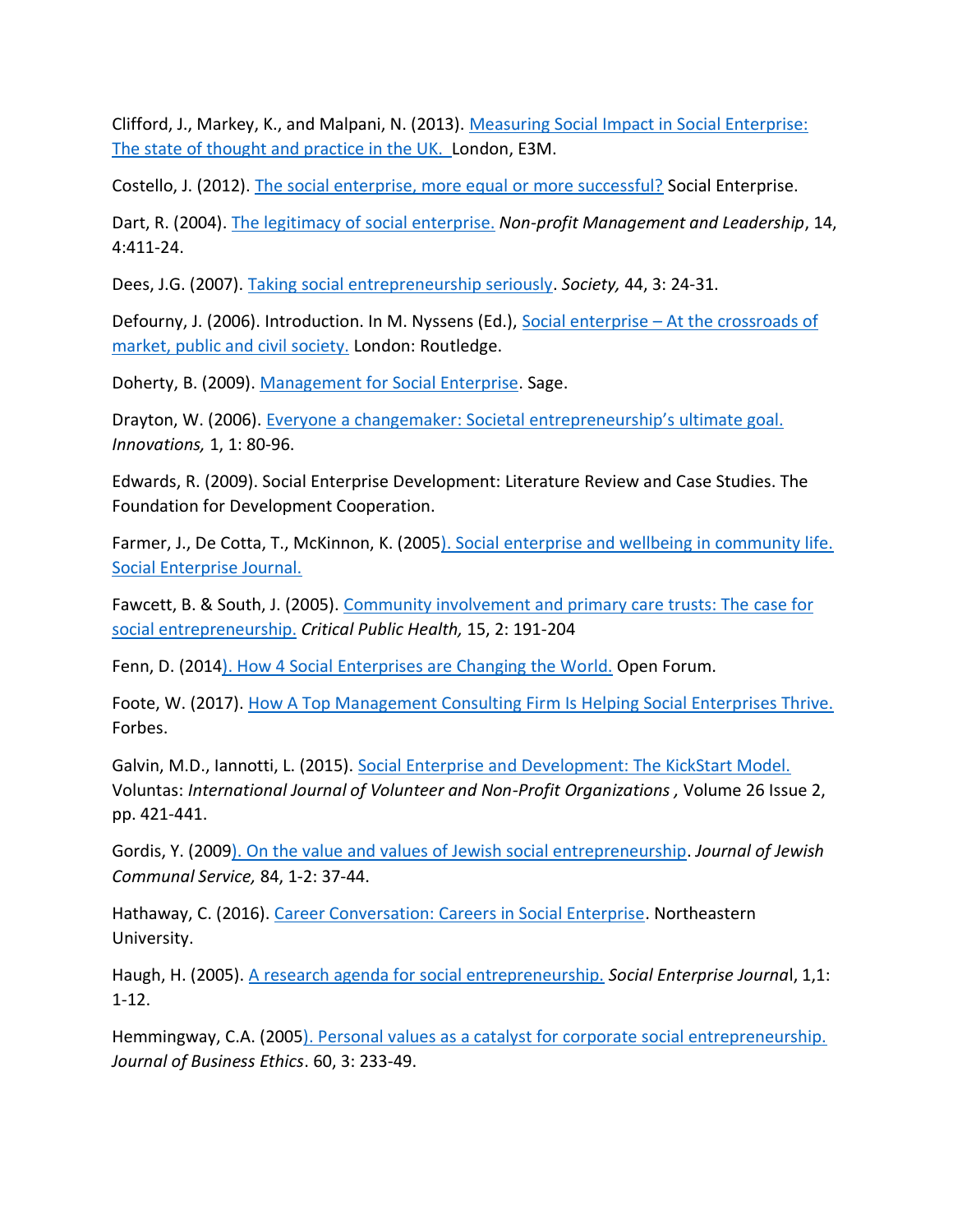Irani, Z., & Tony, E. (200[8\). Creating social entrepreneurship in local government.](https://link.springer.com/article/10.1057/ejis.2008.35) *European Journal of Information Systems, 17, 4: 336-42.*

Jones, J.A. (2013). [Social Enterprise: Making the Choice Between For-Profit and Non-Profit.](https://nonprofitquarterly.org/2013/07/17/social-enterprise-making-the-choice-between-for-profit-and-nonprofit/) New York Times.

Kasturi Rangan, V., Leonard, H.B., & McDonald, S. (2008). [The future of social enterprise.](http://hbswk.hbs.edu/item/the-future-of-social-enterprise) Harvard Business School Working Paper.

Kell, K. (2012)[. Social Enterprise Movement Goes International.](http://articles.courant.com/2012-09-25/community/hcrs-65675hc-farmington-valley-20120920_1_social-enterprise-social-entrepreneurship-reset) Hartford Courant.

Kerlin, J.A. (Ed.). (2009). [Social Enterprise: a Global Comparison.](https://books.google.ca/books/about/Social_Enterprise.html?id=525d-vWW6SYC&redir_esc=y) University Press of New England.

Korosec, R.L. & Berman, E.M. (2006). [Municipal support for social entrepreneurship.](http://onlinelibrary.wiley.com/doi/10.1111/j.1540-6210.2006.00601.x/abstract) *Public Administration Review,* 66, 3: 448-62.

Light, P.C. (2008). [The Search for Social Entrepreneurship.](http://onlinelibrary.wiley.com/doi/10.1111/j.1540-6210.2006.00601.x/abstract) Washington, DC: Brookings Institution Press.

London, M. (2008). [Leadership and Advocacy: Dual roles for corporate social responsibility and](https://www.deepdyve.com/lp/elsevier/leadership-and-advocacy-1m0PCXuFKw)  [social entrepreneurship.](https://www.deepdyve.com/lp/elsevier/leadership-and-advocacy-1m0PCXuFKw) *Organizational Dynamics*, 37, 4: 313-26.

Maher, C. (2017)[. Career anchors of social enterprise managers in the UK](http://www.inderscienceonline.com/doi/abs/10.1504/JIBED.2016.080019) – an empirical [analysis.](http://www.inderscienceonline.com/doi/abs/10.1504/JIBED.2016.080019) Journal for International Business and Entrepreneurship Development Volume 9, Issue 4.

Maibom, C., Smith, P. (2016). [Symbiosis across institutional logics in a social enterprise.](https://www.researchgate.net/publication/311322348_Symbiosis_across_institutional_logics_in_a_social_enterprise) *Social Enterprise Journal.*

Mair, J., & Marti, I. (200[6\). Social entrepreneurship research: A source of explanation,](http://www.sciencedirect.com/science/article/pii/S1090951605000544)  [prediction, and delight.](http://www.sciencedirect.com/science/article/pii/S1090951605000544) *Journal of World Business*, 41, 1:36-44.

Martin, F. & Thompson, M. (2010). [Social Enterprise: Developing Sustainable Businesses.](https://www.amazon.co.uk/Social-Enterprise-Developing-Sustainable-Businesses/dp/0230203728) Palgrave Macmillan.

Martin, R., & Osberg, S. (2007). [Social entrepreneurship: The case for definition.](https://ssir.org/articles/entry/social_entrepreneurship_the_case_for_definition) *Stanford Social Innovation Review*, Spring: 29-39.

Mauksch, S., Dey, P., Rowe, M., Teasdale, S., (2017). [Ethnographies of social enterprise.](https://livrepository.liverpool.ac.uk/3006213/) *Social Enterprise Journa*l. Vol. 13 Issue: 02, pp. 114-127.

Nicholls, A. (2008). [Social Entrepreneurship: New Models](https://www.amazon.com/Social-Entrepreneurship-Models-Sustainable-Change/dp/0199283885) of Sustainable Social Change. Oxford Press.

Noya, A. ed. (2009). [The Changing Boundaries of Social Enterprises.](http://www.oecd-ilibrary.org/employment/the-changing-boundaries-of-social-enterprises_9789264055513-en) Social Enterprise Research Guide.